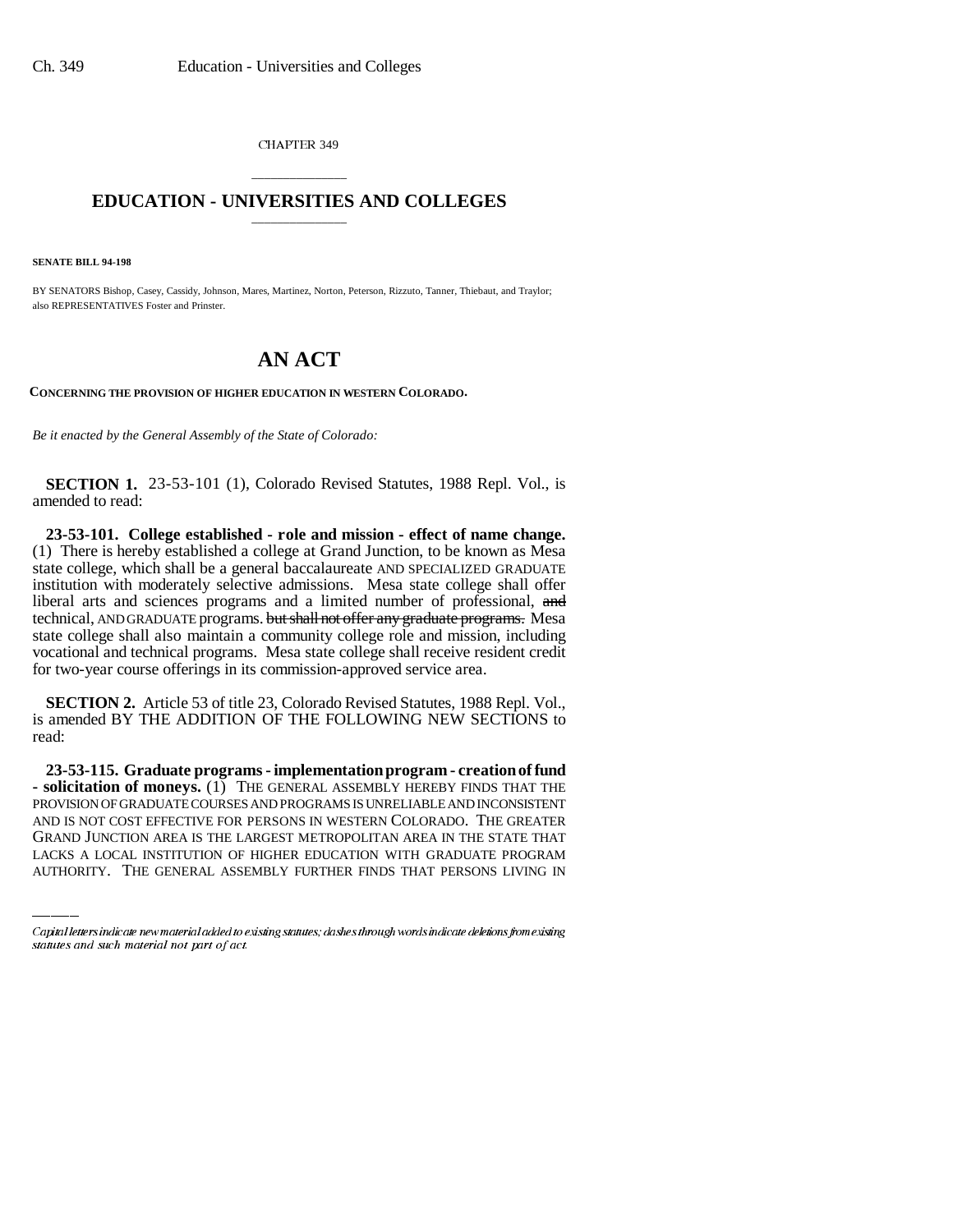WESTERN COLORADO HAVE AN INCREASING NEED FOR ACCESS TO GRADUATE COURSES AND PROGRAMS THAT CANNOT BE MET SOLELY BY INSTITUTIONS LOCATED IN EASTERN COLORADO. THE GENERAL ASSEMBLY THEREFORE AUTHORIZES MESA STATE COLLEGE TO OFFER GRADUATE COURSES AND PROGRAMS IN SELECTED AREAS TO ENSURE THAT PERSONS LIVING IN WESTERN COLORADO WILL HAVE RELIABLE, CONSISTENT, AND COST-EFFECTIVE ACCESS TO NECESSARY GRADUATE COURSES AND PROGRAMS.

(2) EFFECTIVE JULY 1,1995, THE TRUSTEES OF THE STATE COLLEGES IN COLORADO SHALL DEVELOP AN IMPLEMENTATION PLAN UNDER WHICH MESA STATE COLLEGE SHALL OFFER GRADUATE COURSES AND PROGRAMS. IN FORMULATING THE IMPLEMENTATION PLAN, THE TRUSTEES OF THE STATE COLLEGES IN COLORADO SHALL UTILIZE APPROPRIATE PROFESSIONAL AND ACADEMIC CRITERIA AND STANDARDS. THE GRADUATE COURSES AND PROGRAMS SPECIFIED IN THE IMPLEMENTATION PLAN SHALL BE APPROVED BY THE COLORADO COMMISSION ON HIGHER EDUCATION.

(3) UNDER THE IMPLEMENTATION PLAN DEVELOPED PURSUANT TO SUBSECTION (2) OF THIS SECTION, MESA STATE COLLEGE SHALL OFFER GRADUATE COURSES IN BUSINESS BEGINNING JULY 1, 1996. MESA STATE COLLEGE MAY OFFER ADDITIONAL GRADUATE PROGRAMS IN ACCORDANCE WITH THE IMPLEMENTATION PLAN DEVELOPED PURSUANT TO SUBSECTION (2) OF THIS SECTION AND CONSISTENT WITH DOCUMENTED COMMUNITY NEED.

(4) THE TRUSTEES OF THE STATE COLLEGES IN COLORADO, ON BEHALF OF MESA STATE COLLEGE, MAY RECEIVE AND SPEND ANY MONEYS FROM PUBLIC OR PRIVATE GIFTS, GRANTS, OR DONATIONS AND ANY MONEYS THAT MAY BE APPROPRIATED BY THE GENERAL ASSEMBLY FOR USE IN DEVELOPING GRADUATE COURSES AND PROGRAMS IN ACCORDANCE WITH THE IMPLEMENTATION PLAN DEVELOPED PURSUANT TO SUBSECTION (2) OF THIS SECTION, INCLUDING THE HIRING OF GRADUATE FACULTY AND THE PROCUREMENT OF LIBRARY AND OTHER LEARNING RESOURCE MATERIALS AND APPROPRIATE SUPPORT SERVICES. IT IS THE INTENT OF THE GENERAL ASSEMBLY THAT THE COMMISSION ON HIGHER EDUCATION, IN ESTABLISHING THE GENERAL FUND DISTRIBUTION FORMULA, PURSUANT TO SECTION 23-1-105 (3), C.R.S., BEGINNING WITH THE 1995-96 FISCAL YEAR AND FOR FISCAL YEARS THEREAFTER, SHALL INCLUDE THE ENROLLMENT OF STUDENTS IN GRADUATE PROGRAMS AT MESA STATE COLLEGE IN THE ALLOCATION TO THE TRUSTEES OF THE STATE COLLEGES IN COLORADO.

(5) MESA STATE COLLEGE MAY SOLICIT PRIVATE AND PUBLIC MONEYS OTHER THAN STATE MONEYS TO ASSIST IN MEETING COSTS ASSOCIATED WITH THE INITIAL OFFERING OF GRADUATE COURSES AND PROGRAMS.

**23-53-116. Western Colorado graduate center - advisory board - duties creation of fund.** (1) EFFECTIVE JULY 1, 1995, THE WESTERN COLORADO GRADUATE CENTER, REFERRED TO IN THIS SECTION AS THE "CENTER", IS ESTABLISHED ON THE CAMPUS OF MESA STATE COLLEGE. THE CENTER'S MISSION IS TO ENSURE RELIABLE, CONSISTENT, AND COST-EFFECTIVE ACCESS FOR RESIDENTS OF WESTERN COLORADO TO GRADUATE COURSES AND PROGRAMS THAT ARE NECESSARY TO MAINTAIN OR STRENGTHEN EMPLOYMENT KNOWLEDGE AND SKILLS. THE CENTER IS NOT AUTHORIZED TO PROVIDE GRADUATE COURSES OR PROGRAMS. THE CENTER SHALL BE UNDER THE AUTHORITY AND GOVERNANCE OF THE TRUSTEES OF THE STATE COLLEGES IN COLORADO WHO SHALL DEVELOP A PLAN OF IMPLEMENTATION AND OPERATION FOR THE CENTER CONSISTENT WITH THE CENTER'S MISSION. THE CENTER